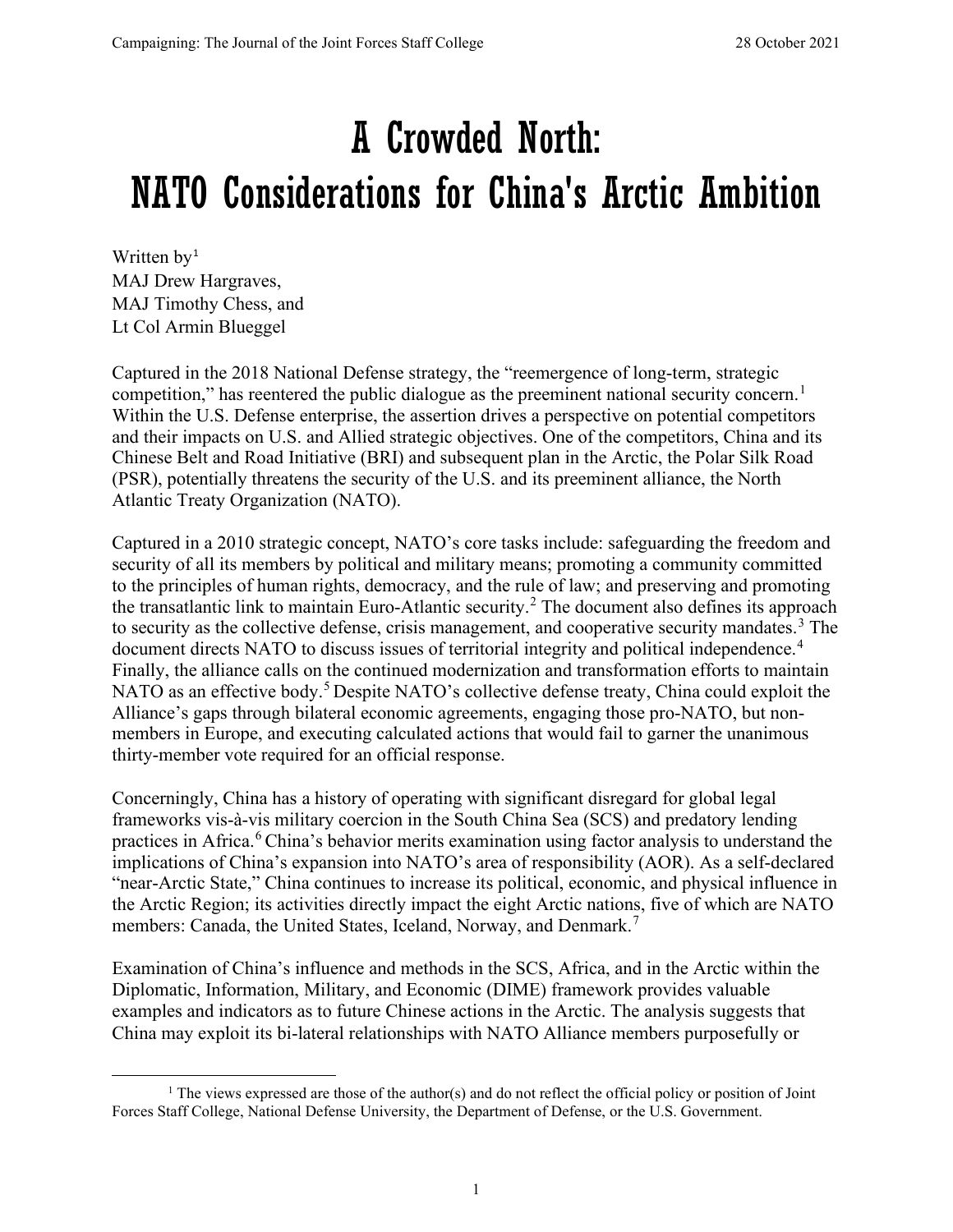inadvertently undermine NATO security interests in the region. China may also look to fill seams between both NATO members and enhanced partners (Finland and Sweden), using economic and diplomatic influence to shape their relationship with NATO. More broadly, China's increased presence in the Arctic Region can generally be viewed as an extension of actions in other geographical domains and may indicate the effects the PSR may have on NATO's security.

#### **Belt and Road Initiative Background**

China's economic growth has fueled its global expansion. Since the early 1990s, China's increasingly deep purse has allowed it to impress its national goals on the world and achieve an increasing level of influence as it expands outward. China unveiled its BRI in 2013, as a grand plan to connect trade partners from Asia, Africa, and Europe, and expand opportunities for Chinese influence and exports. $8$  The plan seeks to establish two routes, an overland route through the heart of Asia and a maritime route that follows established sea transportation routes. China's ambitious plan includes transportation node development, telecommunication improvements, and energy investments to entice host nation governments to sign trade agreements that enable increased Chinese trade throughput. A key portion of the maritime route moves north from the Chinese mainland and into the Arctic Ocean along a route referred to as the North Sea Route (NSR). The NSR follows the Russian coastline around the Scandinavian countries and into the North Sea. As China expands its BRI initiative, it has identified the North Sea route as key to its plan and titled it the "Polar Silk Road" Relevant to NATO and America's European allies, one of China's stated purposes for the PSR is to increase its participation in the policies and governance of the Arctic region.<sup>[9](#page-8-8)</sup>

#### **China's Diplomatic and Information Actions in the South China Sea, Africa, and the Arctic**

China has invested considerable time and resources to ensure the diplomatic and informational underpinnings of the BRI are successful, with the intention of creating a foundation for future objectives. Specifically, China seeks to engage at formal diplomatic levels to foster beneficial relationships and reduce negative perceptions that may hinder BRI objectives.<sup>[10](#page-8-9)</sup> From the onset of the BRI initiative, China has actively engaged governments around the world to promote its objectives using informational mechanisms, including social media, YouTube, television, radio, etc., and formal diplomatic venues like the United Nations, all with an aim at controlling the global narrative. $11$ 

Their process started domestically in the SCS; China passed domestic laws validating the legitimacy of its SCS claims, including Taiwan.<sup>[12](#page-8-11)</sup> Often referenced as the nine-dash line, the laws include vague geographic delineations, including, among others, the Spratly and Pratas islands.[13](#page-8-12) Worth noting, the same islands have also been claimed, to varying degrees, by Vietnam, Taiwan, Malaysia, Brunei, and the Philippines.[14](#page-8-13) A 2016 Tribunal for the Law of the Sea ruled China's nine-dash line lacked historical precedent.<sup>[15](#page-8-14)</sup> China's departure from widely accepted practice is made even more complicated by its ratification of the United Nations Convention on the Law of the Sea (UNCLOS), an agreement that defined maritime boundaries they now dispute.<sup>[16](#page-8-15)</sup> The Chinese Communist Party's (CCP) aggressive behavior in the SCS has undermined the legal approach. China highlighted its half-billion-dollar support to the Association of Southeast Asian Nations (ASEAN) to counter the negative perceptions and promote a more benign image.[17](#page-8-16) Despite their philanthropy, the sentiment in the SCS still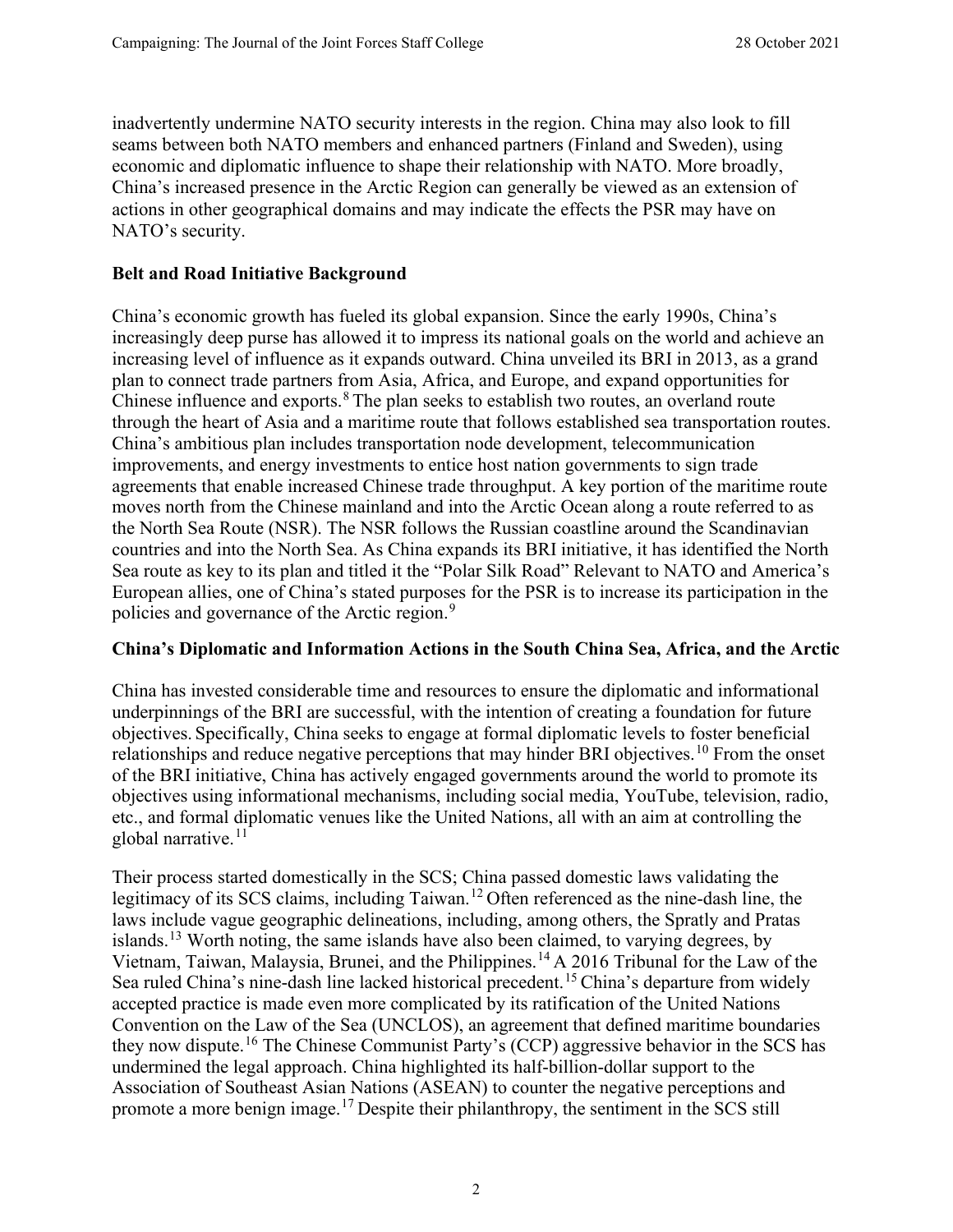appears to paint China as an expansionist power concerned with achieving hegemony "at any cost."[18](#page-8-17) The narrative casting China as a villain, however, has not stopped China from attempting to recharacterize its efforts as both legitimate and well-intentioned, an effort they have pursued diligently throughout Africa.<sup>[19](#page-8-18)</sup>

Frequent prominent bilateral diplomatic engagements with countries in Africa established a discourse by which China promulgates its message of non-interference and promotes the benefits of economic cooperation.<sup>[20](#page-8-19)</sup> China's approach is largely characterized by the pursuit of business before ethics and has, in some cases, resulted in material support to abusive governance.<sup>[21](#page-8-20)</sup> Simultaneous with China's diplomatic engagements, the state has been reaching out to broader national audiences to manage its image abroad. Chinese efforts have aimed at courting government leaders to lay the groundwork for long-term relations. China has facilitated the education of "hundreds of African elites," often coming from the families of officials or powerful businesses.[22](#page-9-0) Professional training offered in Beijing has included seminars on China's government structure, cadre management, civil servant relations, tax collection, and media relations. One university alone, Ningbo Polytechnic, has hosted trainees from forty-eight African states. [23](#page-9-1)

Outreach efforts have further bolstered the CCP's involvement in foreign infrastructure development. China has heavily invested in Africa's telecommunication networks and companies, owning a 20% stake in South Africa's second-largest media company.<sup>[24](#page-9-2)</sup> It remains to be seen if China will use the access to shape its information campaign in the region; however, a significant stake in a telecommunication network will at a minimum provide it the opportunity. Many of the initiatives fall under the umbrella of China's Confucius Institute, with approximately three hundred offices worldwide that facilitate education on Chinese language and culture.[25](#page-9-3) Western governments have accused the offices of promoting Chinese ideology and political values at the expense of objectivity.[26](#page-9-4)

As part of the BRI, China's strategic aims in the Arctic make use of policies and approaches already at work in the SCS and Africa. Meanwhile, Chinese diplomats have promoted inroads with Russian companies fostering an understanding necessary for subsequent economic engagement.[27](#page-9-5) Similar in function to the UN bodies that drafted UNCLOS, the Arctic Council also plays a critical role in defining acceptable behavior in the high north. In 2013, The Arctic Council approved China's "observer" status, a position that affords them no formal power, but one that provides it a means to wield its economic and political influence. Additionally, a 2018 CCP white paper on China's Arctic policy asserts that China is a "near-Arctic" state, and events in the Arctic directly impact the country.<sup>[28](#page-9-6)</sup> Examined collectively, the diplomatic maneuvers suggest a measured and deliberate approach to reduce negative perceptions and engage diplomatically with the Arctic's current decision-makers.<sup>[29](#page-9-7)</sup>

The nature of China's diplomatic and information activities in the SCS, Africa, and the Arctic are all unique—often dramatically.<sup>[30](#page-9-8)</sup> With ice melting sooner, and for longer periods, the Arctic has great promise as a shipping lane. Furthermore, the promise of large energy reserves makes the region attractive to the world as global energy demands continue to rise. China's diplomatic and informational engagements in the Arctic are intended to foster a benign image, undermining the reputation of a regional bully (vis-a-vis SCS) and establish conditions by which China can secure its presence for future exploitation.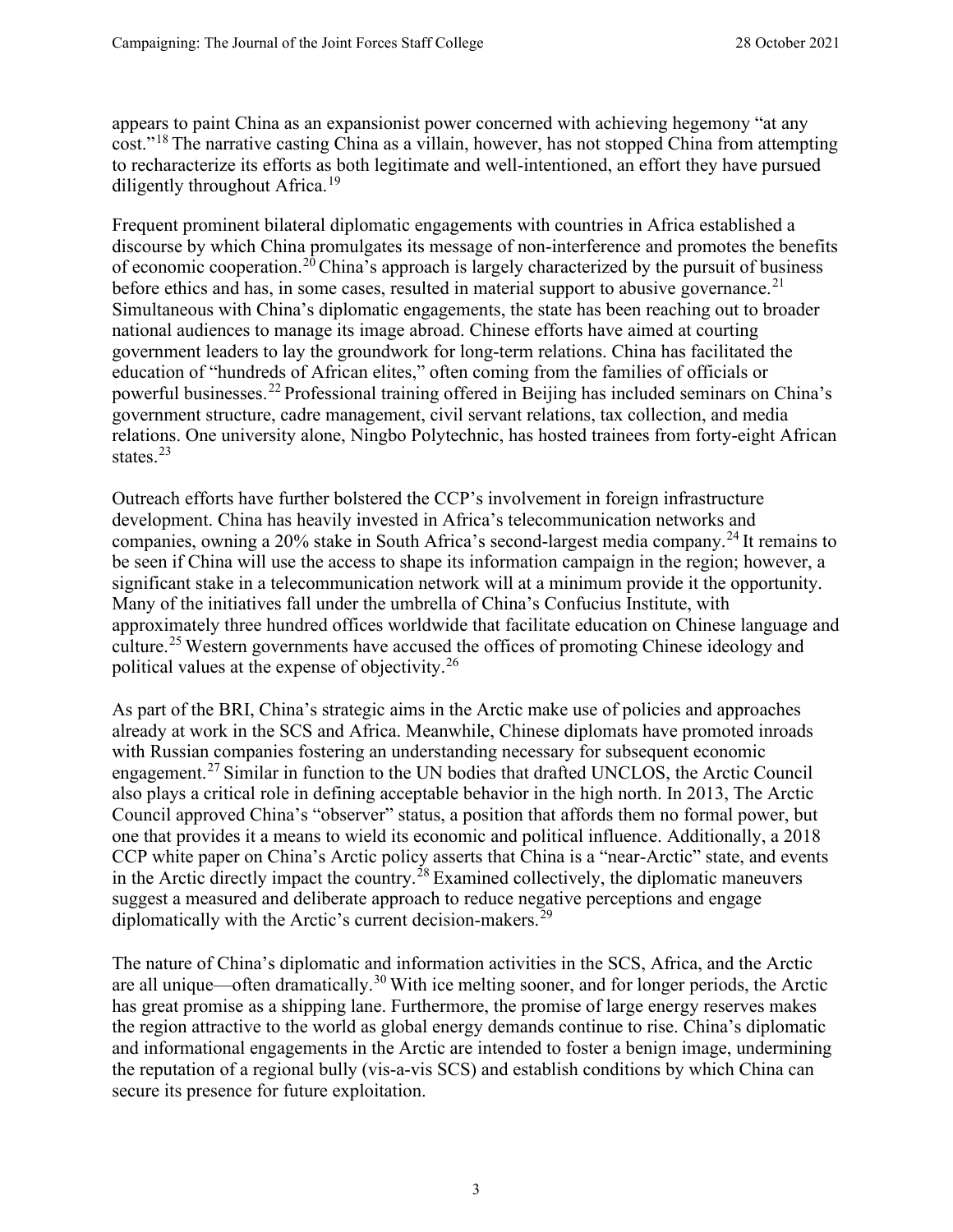## **China's Actions in the South China Sea, Africa, and the Arctic within the Military Instrument of National Power**

China's utilization of the military instrument of national power in support of its BRI remains immature compared to its diplomacy, information, and economics instruments. However, China's use of its military remains a key component to achieving national objectives and supporting its BRI. In the last thirty years, China has focused its efforts and capabilities on becoming a global maritime power.<sup>[31](#page-9-9)</sup> Chinese activity in the SCS, Africa, and the Arctic demonstrates its ability to use its military when necessary to achieve its strategic goals.

In the SCS, China is focused on the physical aspects of the area to maintain Sea Lines of Communication (SLOC) instrumental to oceanic trade routes and vital energy imports to sustain its economy and complete its BRI. The SCS, as an enclosed geographic space shared between China, Philippines, Vietnam, Taiwan, Malaysia, and Brunei, provides the perfect conditions for regional competition, as well as global competition since a major world shipping route passes through the Malacca Strait. China's efforts to deter competitors in the SCS involve a series of defensive and offensive activities. Within the SCS lay dozens of small islands and reefs claimed by multiple littoral nations. While most littoral nations have increased their military or dualpurpose infrastructure on the islands, China has far outpaced the others. For example, China has added 5.6 kilometers of landmass to the Mischief Reef, complete with a military-grade airstrip, communication centers, and a harbor, all within the Filipino exclusive economic zone.<sup>[32](#page-9-10)</sup> In the Spratly Islands alone, China has reclaimed 3,200 acres of land compared to just 120 acres total for all other claimants combined.<sup>[33](#page-9-11)</sup> The examples are just a few instances of China building a landmass and adding military capabilities within the SCS to ensure their dominance; other islands include aircraft hangers, military-grade ports, and missile batteries.<sup>[34](#page-9-12)</sup>

Anti-access area denial (A2AD) capabilities allow China to protect its SLOCs and posture forces to protect regional resources in the SCS. Offensively, China uses its coast guard and a maritime militia to expand its influence in the area. Both the coast guard and maritime militia actively prevent the use of fishing grounds and oil exploitation in Chinese-claimed territory. Independent militia comprised of Chinese citizens, trained by the Chinese military, often strong-arm civilian and commercial fishing vessels and oil rigs, while providing the Chinese government a level of deniability.<sup>[35](#page-9-13)</sup> Since 2010, 73% of the reported vessel to vessel incidents in the SCS have involved a Chinese flagged ship.<sup>[36](#page-9-14)</sup> China's actions in the SCS remain heavily focused on military use as they seek to establish regional dominance against militarily smaller nations and ensure seamless completion of the BRI network.

Chinese military activities in Africa, in support of its BRI, center on training, weapons sales, and power projection. The People's Liberation Army (PLA) conducts multiple training exercises with over a dozen African nations, primarily focused on counterterrorism and humanitarian assistance.<sup>[37](#page-9-15)</sup> The exercises reinforce relationships and influence with those countries China deems important for its BRI, possess geostrategic importance, and provide subsequent access to natural resources and commercial markets. The nations targeted by China also lack credible instruments of national power to rebuke China's progress if threatened. Weapons sales are another method to increase its influence with host nations. The Chinese government offers better prices, faster delivery times, and less vetting than the western alternatives, making Chinese arms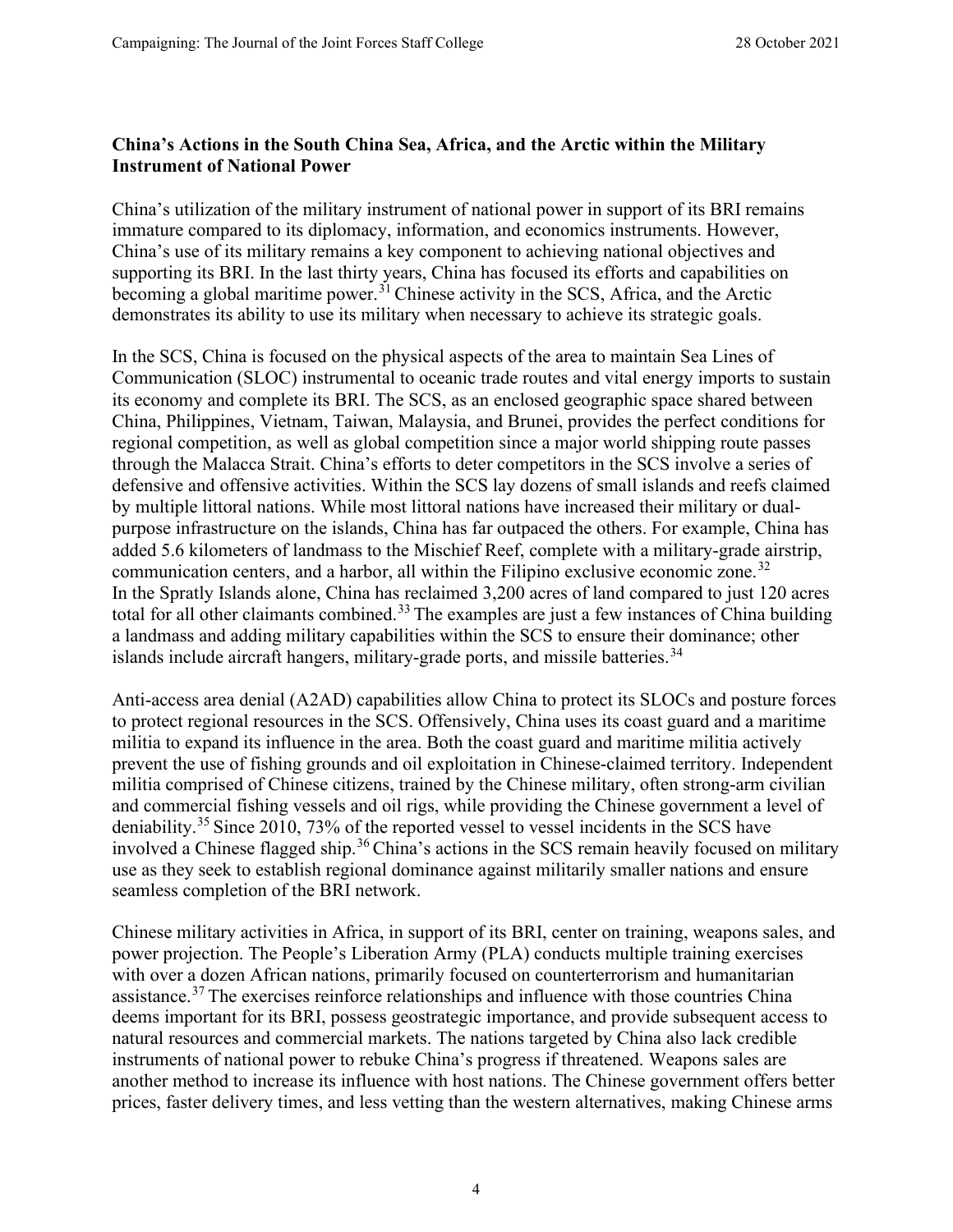sales the better option for developing nations.<sup>[38](#page-9-16)</sup>

The key to the Chinese military's support for BRI is power projection. In 2017, the Chinese built a naval base in Djibouti, only a few miles from an American base, with additional bases planned in the future.<sup>[39](#page-9-17)</sup> The base not only provides a location for the Chinese military to project its power into the African continent, but it is also a strategically important location from which to secure the SLOC that runs through the Red Sea and around the Horn of Africa. Chinese military actions in Africa directly support its BRI and military power projection, focusing on nations in geographically important locations that lack the capabilities to resist Chinese aggression.

While the potential exists for Chinese military actions in support of the BRI in the Arctic or the PSR, there are few historical precedents. The only physical presence made by the PLA was a 2015 trip to the Bering Sea after completing military exercises with the Russian Navy.<sup>[40](#page-9-18)</sup> Despite the minimal PLA presence, China's increasing military partnership with Russia provides them a supporting presence in the Arctic. In the long-term, the Chinese strategy suggests that if Arctic resources and shipping routes provide a significant contribution to the Chinese economy and are under threat, they will deploy forces to protect the assets.<sup>[41](#page-9-19)</sup> As the Chinese pursue diplomatic and economic objectives in the Arctic, the potential for Chinese military activity in the region increases if the CCP determines threats to national priorities.

## **China's Economic Actions within the South China Sea, Africa, and Arctic Region**

China's use of the economic instrument of national power has focused on achieving economic security through solidifying its access to vital commodities and the infrastructure necessary for extraction and transportation. To meet its strategic objectives, China has implemented a globalized approach singularly focused on achieving economic ends while varying ways and means in response to a combination of geopolitical and environmental constraints.

In the SCS, Chinese economic security is located just below the seabed with large amounts of oil and natural gas reserves pumping twenty-three to thirty billion tons of oil and sixteen trillion cubic meters of natural gas into their economic machine.[42](#page-9-20) The area is a resource-rich and crowded environment with more than 200 companies engaged in petroleum extraction activities.[43](#page-9-21)

The Strait of Malacca is one and seven-tenths of a mile wide at its most narrow point and the choke point sits on the shortest navigational route between Europe and Pacific Asia. The Strait is vital to China with 85% of all Chinese oil imports transiting the Strait, and it is vital to global commerce because one-third of world shipping passes through the narrow body of water.<sup>[44](#page-9-22)</sup> As key terrain, the Strait is critical to the global economy, and whoever controls it could dictate global economic affairs.[45](#page-9-23) In response to the vulnerability, China made plans to secure the Strait of Malacca through the employment of maritime militia vessels. The vessels would clog the strait to deny other countries access and halt global trade.<sup>[46](#page-9-24)</sup> As evidenced in the SCS, China's pursuit of economic security at the expense of others is an example of policy by domination and not cooperation.

In Africa, China has focused on the extraction of minerals and petroleum products from countries facing widespread corruption and failing economies. The instability within the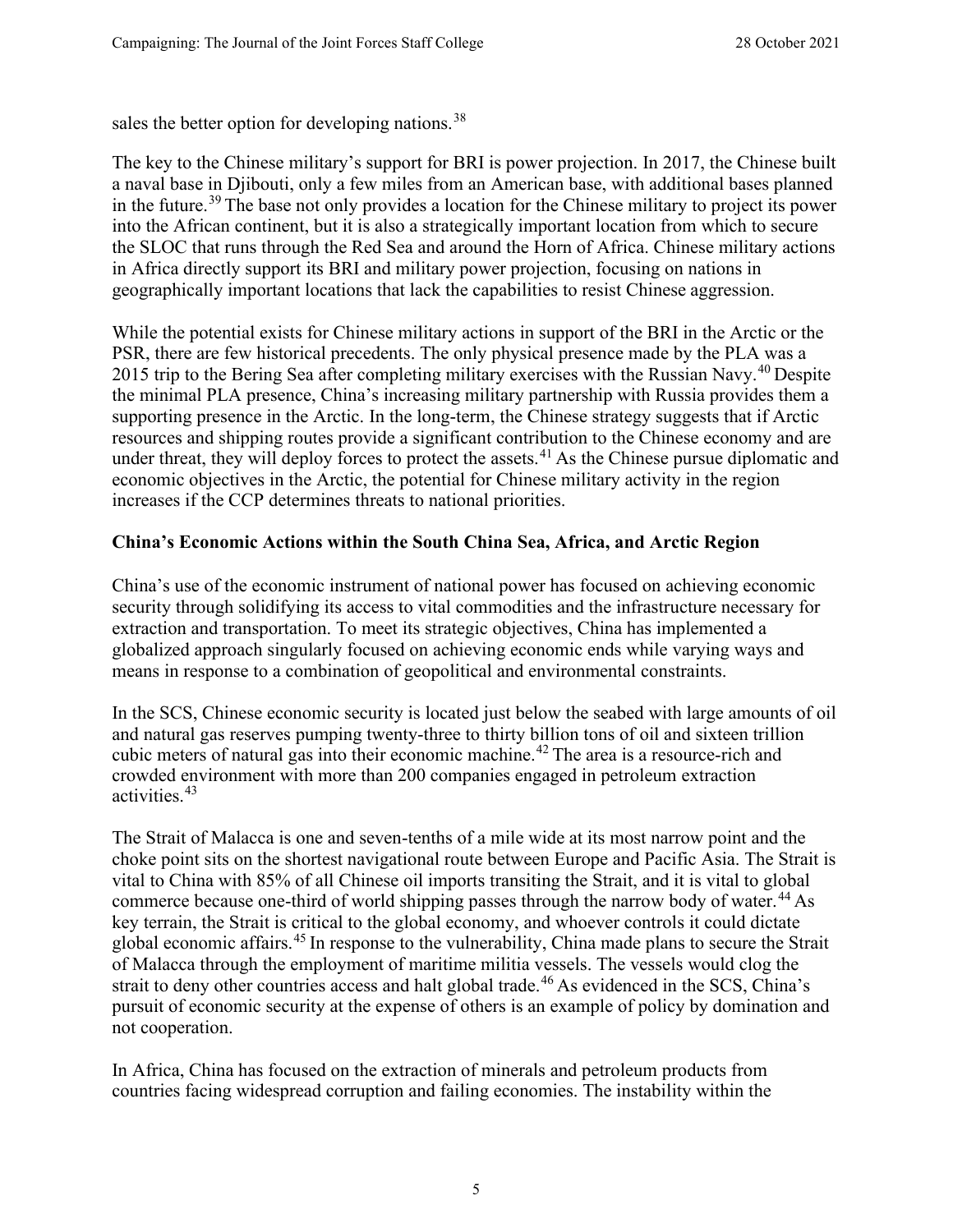countries created opportunities for China to entice political leadership into debt-trap diplomacy.[47](#page-9-25) The predatory lending practice offers large amounts of money for development projects through opaque lending practices that withhold key repayment terms from the borrower.<sup>[48](#page-9-26)</sup> The loans usually contain hidden conditions with poorly defined repayment criteria.<sup>[49](#page-9-27)</sup> Other terms of the loans mandate Chinese firms manage the construction projects with all disputes being mediated through Chinese courts.<sup>[50](#page-9-28)</sup> The terms and clauses designating Chinese construction firms have led to significant cost overruns and schedule slips, making projects much more expensive than projected.<sup>[51](#page-9-29)</sup> The widespread cost overruns forcing countries into loan defaults are likely by design to further China's debt-trap-diplomacy. Though initially appealing, the financial assistance eventually burdens countries with high-interest debt they are unable to repay.<sup>[52](#page-9-30)</sup> The Addis Ababa-Djibouti Railway is an excellent illustration of the practices. The Addis Ababa-Djibouti Railway cost Ethiopia nearly a quarter of its 2016 budget.<sup>[53](#page-10-0)</sup> If a country defaults on its payments, the Chinese government assumes ownership of the infrastructure or mining operation and resources to further its economic goals at the expense of the country.[54](#page-10-1)

China's incessant need to control economic corridors and hoard resources is a manifestation of their deep-seated anxieties.<sup>[55](#page-10-2)</sup> The ruling party fears an economic slowdown resulting from supply disruptions or material shortages could lead to civil unrest and eventual regime change.<sup>[56](#page-10-3)</sup> To mitigate the single point of failure and secure its vital interests, China turned its attention towards the North Sea Route, the third leg of its belt and road initiative.<sup>[57](#page-10-4)</sup>

Since 2003, China has invested nearly \$90 billion into the Arctic region with the acquisition of two polar-capable ice breakers and infrastructure development from Canada to Siberia.<sup>[58](#page-10-5)</sup> The alternate corridor has significant advantages over the Strait of Malacca by reducing shipping time by 22% and lowering transportation costs by as much as \$127 billion dollars.<sup>[59](#page-10-6)</sup> Another significant advantage to an Arctic route is Chinese shipments would transit more secure waterways instead of traversing pirate-infested waters off the coast of Somalia or around unstable countries whose internal instability could impact maritime activity.

Chinese economic strategy for the Arctic is more ambitious than simply accessing maritime corridors. China's government-controlled corporations have aggressively used instruments of national power to secure lucrative economic arrangements within the non-NATO Arctic nations of Sweden and Finland. Chinese firms have bought large interests of Swedish corporations and used their influence to attempt acquisitions of military and civilian infrastructure. The latest such attempt involved a proposal to construct and manage a deep-water port to secure their footprint.[60](#page-10-7) To date, Sweden has blocked the Chinese expansionist activities, but Chinese diplomatic efforts have aimed at reversing Swedish policy, illuminating their strategic intent for the Arctic.<sup>[61](#page-10-8)</sup> Within Finland, Chinese firms have relied heavily on an amalgamation of diplomatic activities to exert the leverage needed to increase economic access. Successful corporate partnerships with local business owners and politicians have enabled China to solidify its economic access within the relatively small but strategically important country. The arrangements have become increasingly transparent as CCP umbrella corporations throughout Finland make the population dependent on Chinese trade and susceptible to its political manipulation.<sup>[62](#page-10-9)</sup>

## **Discussion & Findings**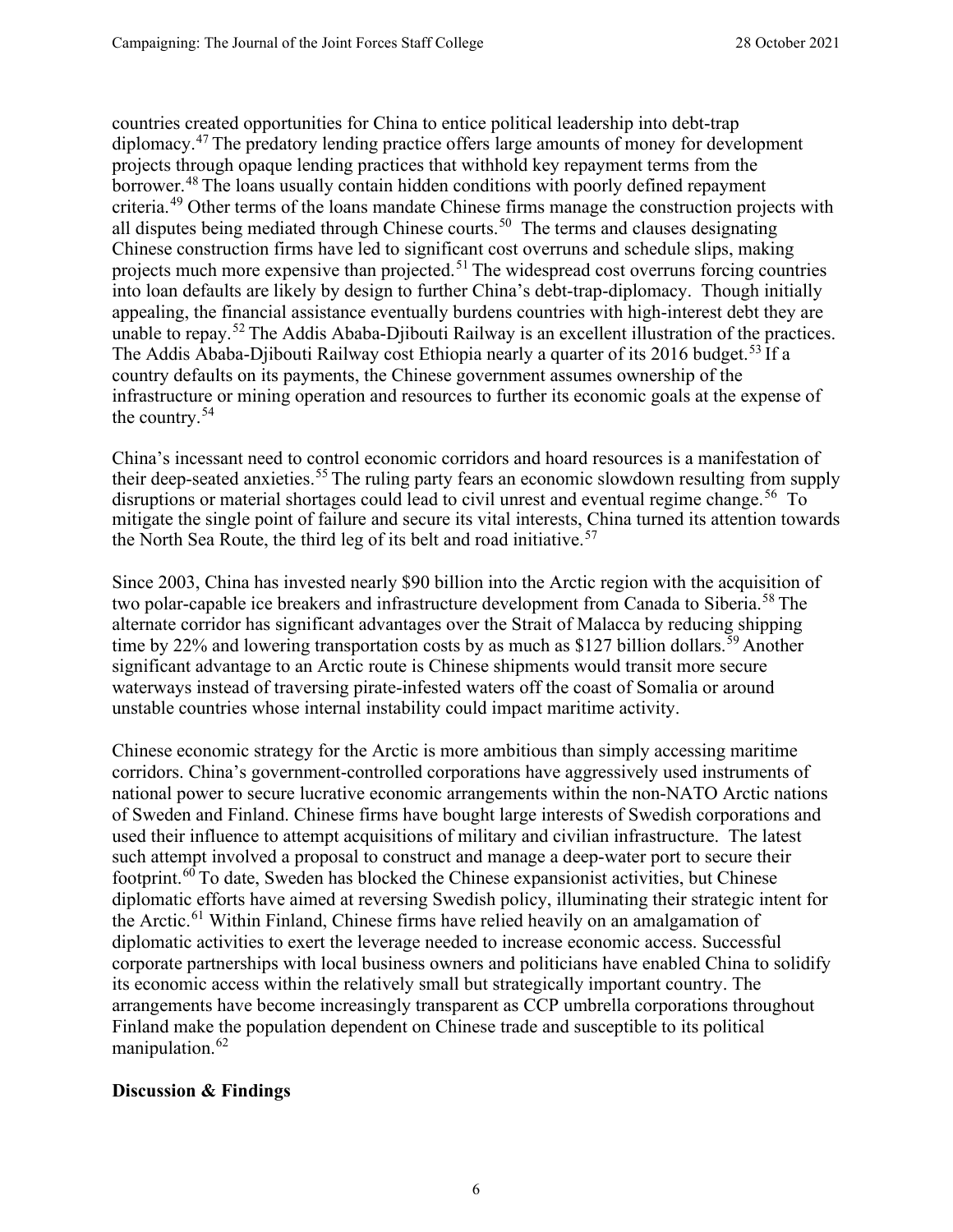Establishing a pattern by which China pursues its objectives remains difficult as the CCP has proven it will make use of the range of national instruments of power. Diplomatically, China has pursued its BRI initiatives with both heavy-handed coercion and dexterous collaboration, utilizing whichever method best achieves the desired end-state. Simultaneously, however, the CCP has also demonstrated a disregard for international tribunal findings to which it is a party. The differing approaches suggest flexibility and an ability to approach diplomatic initiatives pragmatically. In the Arctic, China's approach has been slow and deliberate, mindful of the established powers in place and willing to invest in long-term initiatives. Likewise in Africa, China has shown its willingness to engage in scientific and political forums with the only appreciable benefit of fostering new diplomatic opportunities or creating a narrative of wellmeaning expansion.

The willingness to use information as a tool of power is also highly illustrative. Many of China's endeavors in the Arctic, such as polar research, do not yield rapid results, if they yield results at all. Rather, China has taken a similar tact to its engagements throughout Africa, in that it hopes to promote its image and reduce the political costs of its aggressive behavior along the BRI. Coupled with a willingness to engage over years and decades, China's informational initiatives appear to be focused on setting the stage for future opportunities. Given China's immense energy needs and recognition of the Arctic as a potential energy-rich region, it stands to reason that they are forecasting their national resource needs. To ensure unfettered access to the Arctic when the time comes, China is making a concerted effort to be known as a collaborative neighbor and downplay its criticized heavy-handed methods used in the SCS.

The process of fostering the narrative is not itself a problem for NATO. What is important is that the information campaigns are indicative of future intent and may directly influence NATO efforts. Planners within NATO need to know when natural or logistical resources may be unavailable to them and a concerted effort by China to improve relations with a NATO member, or a large company native to said country, is indicative of Chinese interest. If a Chinese enterprise reaches an agreement with a port written into NATO plans, it may negatively impact NATO's ability to project power in the region. Maintaining situational awareness of China's information campaigns, as well as its diplomatic engagements, can help NATO stay abreast of a changing geopolitical landscape and integrate this awareness into its planning process.

The process of observation includes China's scientific, economic, and most critically, military endeavors in the Arctic. China's military actions vary from almost non-existent to hyperaggressive. As China continues its long game to expand its influence and prestige in the world order, it will use the military instrument of national power in varying degrees to achieve its objectives. Like the SCS, there remains a potential that positions within the Arctic will be developed into military staging points. Whether they are built by China or allotted by agreements from other nations, their military capabilities will be utilized to ensure strategic objectives. While China has demonstrated a willingness to bully less militarily capable nations it does not appear to be China's approach in the Arctic. Often military in nature, e.g., SCS, such coercion might also occur by way of economic tools, one of China's most frequently used methods of influence.<sup>[63](#page-10-10)</sup>

China's economic approach has varied significantly based on the political and geographic constraints. Like diplomatic, informational, and military methods, economic efforts have also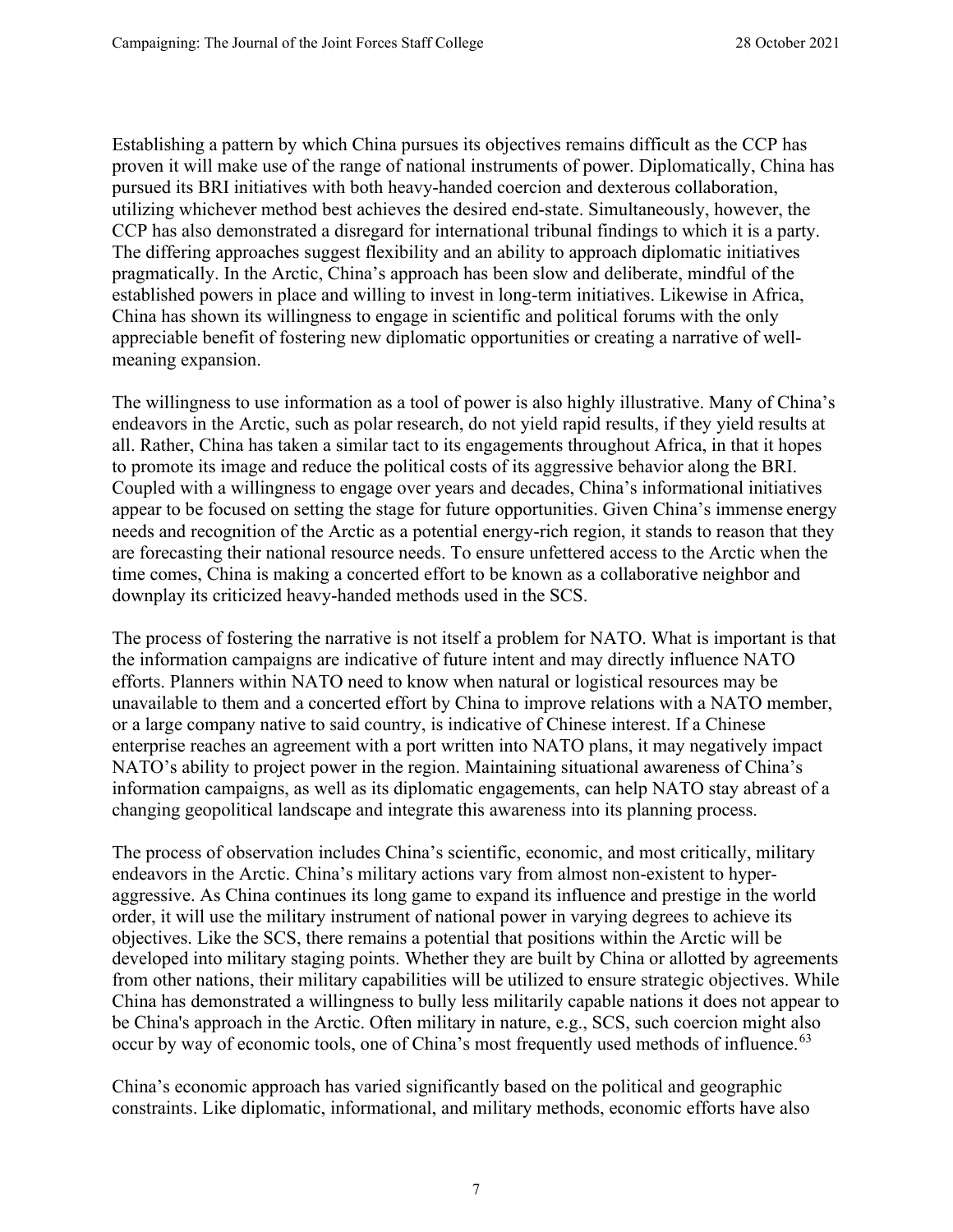varied greatly. What has stayed consistent throughout China's economic expansion, however, is its objective to control access to resources from extraction through transportation. As evidenced through multiple endeavors, China has begun its economic exploitation through means to build infrastructure and gain access to resources. It appears to be partnering for the mutual benefit of both countries and over time begins to monopolize power over the strategic assets. Once under its control, China then leverages its position to dominate other aspects of the region, further controlling strategic access at the expense of neighboring nations. China's movement into the Arctic shipping lanes through the acquisition of Arctic capable ships and its efforts to build infrastructure along the route is the first step of many by which they will slowly take control of the strategic waterway for transportation and resource exploration. The infrastructure development and the control implicitly developed by it could directly impact NATO and its freedom of navigation within a region, as it enters an economic contest of wills frequently seen in other areas of Chinese influence.

NATO Establishes Standing Communications Protocol to the Chinese Navy

If China opts to make use of northern sea lanes, more accessible in the future because of melting ice, there is a commensurate risk of miscommunication and potentially military action. Like the U.S. and Soviet Union during the Cold War, establishing a "red-phone" to facilitate immediate communications between NATO and the CCP would help avert potentially dangerous situations. While a CCP Navy presence in the Arctic may be unlikely, if the ruling party feels its interests are at risk, they may opt to provide an escort for commercial vessels. As evident in the SCS, China's Naval Forces and government-sanctioned maritime militia frequently dictate authority over other nations' vessels. Given NATO Allies' flagged vessels operating in the Arctic, it remains prudent that NATO can communicate directly with the CCP to clarify the task and purpose of any CCP military forces. As more ships enter a finite space, there will undoubtedly be problems, and having the capability to resolve the disputes will help avert a crisis.

NATO Incorporates Intelligence Assessments of Chinese Arctic Activities into its Planning Cycle

Based on China's current engagements in the Arctic, any potentially upsetting actions it may take will likely be preceded by lengthy periods, with years and maybe decades, of informational campaigns and diplomatic engagements. Maintaining situational awareness of Chinese activities remains prudent to NATO as risks to the alliance are not exclusively military in nature. Should China secure a controlling interest in major ports or airfields for its interests, even if purely economic, it may undermine the ability to use those same logistics nodes for military activities unrelated to China.<sup>[64](#page-10-11)</sup> Ultimately, NATO may be unable to influence the outcomes, but at least the staff will be aware so that they can adjust their plans accordingly.

NATO Establishes or Revisits Protocol Guiding Economic Decisions

One of China's most effective tools is its considerable economic influence. Just like the Gazprom pipeline planned to support Russia-Western Europe power needs, any significant investment on the part of China could create a similar dynamic. To some extent, there may be little that can be done out of respect for national sovereignty. If NATO members opt to pursue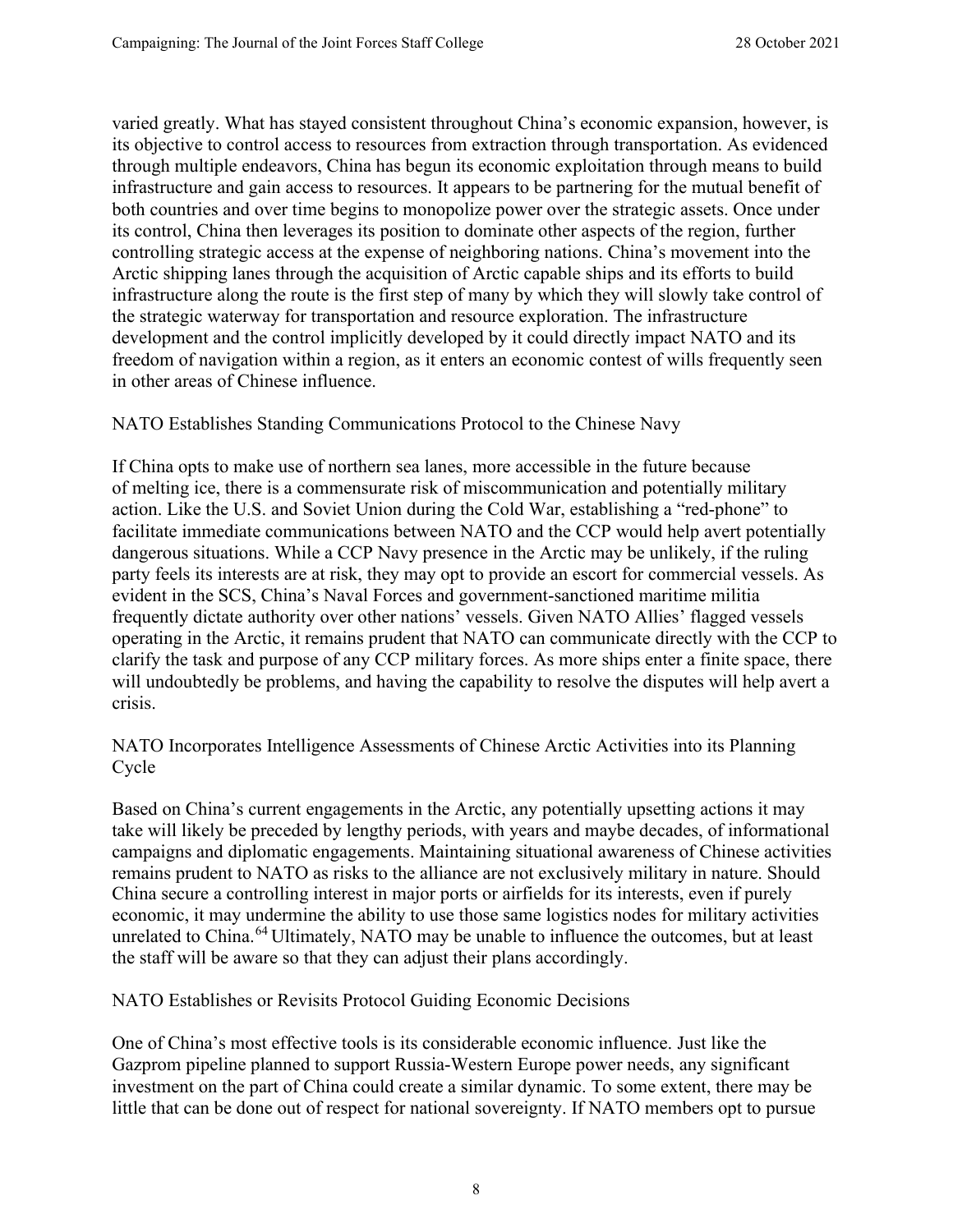close economic endeavors with China, the degree to which the cooperative efforts may impact NATO interests should remain transparent to the alliance writ large.

#### Conclusion

There is little doubt that China will not halt its pursuit of a greater presence in the Arctic. NATO must remain aware of China's Arctic efforts and account for them in NATO planning. NATO's planning awareness will help it shape initiatives by reducing the likelihood of miscommunication and accommodating China's diplomatic and economic influence on its member states. The Arctic is poised to be an increasingly busy place in the coming years, and NATO must be prepared to work in a dynamic and potentially crowded Arctic.

#### <span id="page-8-0"></span>**Notes**

<sup>1</sup> U.S. Secretary of Defense, *Summary of the National Defense Strategy of The United States of America, Sharpening the American Military's Competitive Edge* (Washington, DC: U.S. Department of Defense, 2018), 2.

<span id="page-8-1"></span>https://dod.defense.gov/Portals/1/Documents/pubs/2018-National-Defense-Strategy-Summary.pdf.

<span id="page-8-2"></span><sup>2</sup> North Atlantic Treaty Organization, *Strategic Concept for the Defense and Security of the Members of the North Atlantic Treaty Organization* (Brussels, Belgium: NATO, 2010).

<span id="page-8-3"></span> $3$  Ibid.

<span id="page-8-4"></span><sup>4</sup> Ibid.

<span id="page-8-5"></span><sup>5</sup> Ibid.

<sup>6</sup> Ronald O'Rourke, Laura B. Comay, Peter Folger, John Frittelli, Marc Humphries, Jane A. Leggett, Jonathan L. Ramseur, Pervaze A. Sheikh, and Harold F. Upton, *Changes in the Arctic: Background and Issues for Congress*, (Washington, DC: GPO, November 4, 2020), 19.

<span id="page-8-7"></span><span id="page-8-6"></span><sup>7</sup> The State Council Information Office of the People's Republic of China, *China's Arctic Policy, The State Council Information Office of the People's Republic of China*, (Beijing, China: January 2018).

<span id="page-8-8"></span><sup>8</sup> Andrew Chatzky, and James McBride, "China's Massive Belt and Road Initiative," *Backgrounder*, Council on Foreign Relations, (January 28, 2020), https:/[/www.cfr.org/backgrounder/chinas-massive-belt-and-road-initiative.](http://www.cfr.org/backgrounder/chinas-massive-belt-and-road-initiative)

<sup>9</sup> State Council Information Office of the People's Republic of China, *China's Arctic Policy*, (2018).

<span id="page-8-9"></span><http://www.scio.gov.cn/zfbps/32832/Document/1618243/1618243.htm>

<span id="page-8-10"></span><sup>10</sup> Lina Benabdallah, "Power or Influence? Making Sense of China's Evolving Party-to-Party Diplomacy in Africa."<br>African Studies Quarterly, no. 3–4 (2020): 94.

<sup>11</sup> Michael Lelyveld, *China's Arctic Investments Generate Heat*. Washington: Federal Information & News Dispatch, LLC, (2019). [http://search.proquest.com.nduezproxy.idm.oclc.org/reports/chinas-Arctic-investments](http://search.proquest.com.nduezproxy.idm.oclc.org/reports/chinas-Arctic-investments-generate-)[generate-](http://search.proquest.com.nduezproxy.idm.oclc.org/reports/chinas-Arctic-investments-generate-) heat/docview/2229734154/se-2?accountid=12686.

<span id="page-8-12"></span><span id="page-8-11"></span><sup>12</sup> Katherine Morton, "China's Ambition in the South China Sea: is a Legitimate Maritime Order Possible?" *International Affairs* 92, no. 4 (2016): 918.

<span id="page-8-13"></span><sup>13</sup> Ibid, 918.

<span id="page-8-14"></span><sup>14</sup> Morton, "China's Ambition," 917.

<sup>15</sup> Victor Teixeira. "The United States' China Containment Strategy and the South China Sea Dispute." *Central European Journal of International & Security Studies* 13, no. 3 (September 2019): 166–93. https://search-ebscohostcom.nduezproxy.idm.oclc.org/login.aspx?direct=true&AuthType=ip,url,uid&db=tsh&AN=139654090&site=ehostlive&scope=site: 172.

<span id="page-8-16"></span><span id="page-8-15"></span><sup>16</sup> Morton, "China's Ambition," 918.

<sup>17</sup> Mikail Kalimuddin, and David A. Anderson. "Soft Power in China's Security Strategy." *Strategic Studies Quarterly* no. 12 (2018): https://search-ebscohost-

<span id="page-8-17"></span>com.nduezproxy.idm.oclc.org/login.aspx?direct=true&AuthType=ip,url,uid&db=tsh&AN=131616216&site=ehostlive&scope=site., 123.

<span id="page-8-18"></span><sup>18</sup> Morton, "China's Ambition," 910.

<span id="page-8-19"></span><sup>19</sup> Kalimuddin and Anderson, "Soft Power," 121.

<span id="page-8-20"></span><sup>20</sup> "Chinese Campaigns for Political Influence in Africa" *Stimson Center*, May 13, 2020, (accessed Jan 30, 2020)[,](http://www.stimson.org/2020/chinese-campaigns-for-political-influence-in-africa/) [www.stimson.org/2020/chinese-campaigns-for-political-influence-in-africa/](http://www.stimson.org/2020/chinese-campaigns-for-political-influence-in-africa/)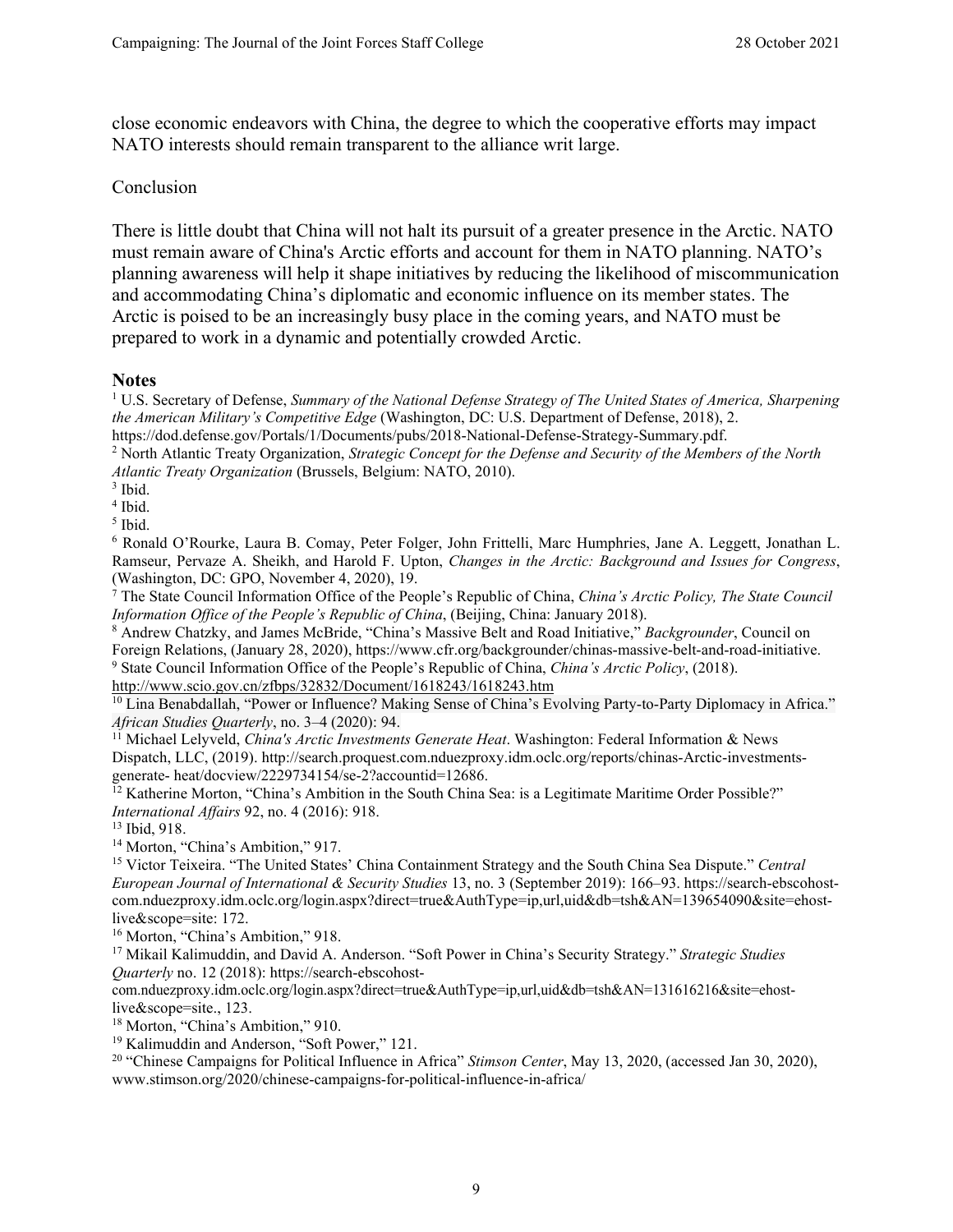<span id="page-9-0"></span><sup>21</sup> Maria Carrai, "Adaptive Governance along Chinese Financed BRI Railroad Megaprojects in East Africa." *World Development,* volume 141, (2021): 1. https://doi.org/10.1016/j.worlddev.2020.105388

<span id="page-9-1"></span><sup>22</sup> Benabdallah, "Power or Influence?" 94.

<span id="page-9-2"></span><sup>23</sup> Esther Nakkazi, "China Ramps Up Support for African Higher Education," University World News, September 07 2018, https://www.universityworldnews.com/post.php?story=20180907083412817.

<sup>24</sup> Jack Steinberg, "Countering Chinese Influence in Africa," *Harvard Model Congress, Boston* (2021): 4. https://static1.squarespace.com/static/5cb7e5637d0c9145fa68863e/t/5f7a64eec8f18a2d034829e6/1601856752444/St einberg+-+NSC+FINAL.pdf.

<span id="page-9-3"></span><sup>25</sup> Amy Stambach, "Confucius Institute Programming in the United States: Language Ideology, Hegemony, and the Making of Chinese Culture in University Classes." *Anthropology & Education Quarterly* 46 (1), (2015), doi:10.1111/aeq.12087, 57.

<span id="page-9-4"></span><sup>26</sup> Z.A. Huang, "The Confucius Institute and Relationship Management: Uncertainty Management of Chinese Public Diplomacy in Africa." *Palgrave Macmillan Series in Global Public Diplomacy*. (2021): https://doi.org/10.1007/978- 3-030-54552-9\_8

<span id="page-9-6"></span><span id="page-9-5"></span><sup>27</sup> O'Rourke, et al., 30.

<sup>28</sup> State Council Information Office of the People's Republic of China, *China's Arctic Policy*, (2018).

<span id="page-9-7"></span>http://www.scio.gov.cn/zfbps/32832/Document/1618243/1618243.htm.

<span id="page-9-8"></span><sup>29</sup> Huang, "Confucius Institute," 2021.

<sup>30</sup> Ties Dams, Louise van Schaik, and Adaja Stoetman*. "*China's Arctic Strategy in Iceland and Greenland" (Clingendael, Netherlands Institute of International Relations, 2019).

<span id="page-9-9"></span>[http://search.proquest.com.nduezproxy.idm.oclc.org/reports/chinas-Arctic-strategy-iceland-](http://search.proquest.com.nduezproxy.idm.oclc.org/reports/chinas-Arctic-strategy-iceland-greenland/docview/2423772930/se-2?accountid=12686)

[greenland/docview/2423772930/se-2?accountid=12686.](http://search.proquest.com.nduezproxy.idm.oclc.org/reports/chinas-Arctic-strategy-iceland-greenland/docview/2423772930/se-2?accountid=12686)1.s.

<sup>31</sup> Morton, "China's Ambition," 911.

<span id="page-9-11"></span><span id="page-9-10"></span><sup>32</sup> Ibid., 927.

<span id="page-9-12"></span><sup>33</sup> Hal Brands and Zack Cooper, "Getting Serious about Strategy in the South China Sea," *Naval War College Review*, 71, no. 1 (2018): 15.

<span id="page-9-13"></span><sup>34</sup> Ibid., 15.

<sup>35</sup> Bonnie Glaser and Gregory B. Poling, "Rough Waters in the South China Sea: A Conversation with Greg Poling," *China Power Project Podcast,* Center for Strategic and International Studies, (July 30, 2019),

<span id="page-9-14"></span>https:/[/www.csis.org/node/53522.](http://www.csis.org/node/53522)

<span id="page-9-15"></span><sup>36</sup> Glaser and Poling, "Rough Waters."

<span id="page-9-16"></span><sup>37</sup> Jack Steinberg, "Countering Chinese Influence in Africa," *Harvard Model Congress* (2021): 4.

<sup>38</sup> Nick Turse, "U.S. Generals Worry About Rising Russian and Chinese Influence in Africa, Documents Show,"

<span id="page-9-17"></span>*The Intercept*, (August 13, 2019), https://theintercept.com/2019/08/13/russia-china-military-africa.

<span id="page-9-18"></span><sup>39</sup> Dean Coslovi, "Like Water: An Inquiry into China's Soft Power Strategy in Africa," *Journal of Military and Strategic Studies*, 18 (2018): 182.

<span id="page-9-19"></span><sup>40</sup> Dams et al., "China's Arctic Strategy," 16.

<sup>41</sup> Shiloh Rainwater, "China's Arctic Strategy and Its Implications," *Naval War College Review,* 66, no. 2 (2013): 69.

<span id="page-9-21"></span><span id="page-9-20"></span><sup>42</sup> Morton, "China's Ambition," 915.

<span id="page-9-22"></span><sup>43</sup> Ibid., 915.

<span id="page-9-23"></span><sup>44</sup> Rainwater, "China's Arctic Strategy," 65.

<sup>45</sup> Hal Brands and Zack Cooper, "Getting Serious About Strategy In The South China Sea."

<span id="page-9-24"></span>*Naval War College Review 71, no. 1* (2018): 16. http://www.jstor.org/stable/26398089.

<span id="page-9-25"></span><sup>46</sup> Glaser and Poling, "Rough Waters."

<sup>47</sup> David Dollar, "Understanding China's Belt and Road Infrastructure Projects in Africa." *Brookings Institute*, (2019), 2 [www.brookings.edu/research/understanding-chinas-belt-and-road-infrastructure-projects-in-africa.](http://www.brookings.edu/research/understanding-chinas-belt-and-road-infrastructure-projects-in-africa)

<span id="page-9-26"></span> $48$  Steinberg, "Countering Chinese Influence," 4.<br> $49$  Ibid., 4.

<span id="page-9-28"></span><span id="page-9-27"></span> $50$  Ibid., 3.

<span id="page-9-29"></span><sup>51</sup> Mark Green, "China's Debt Diplomacy." *Foreign Policy*, Apr 25, 2019,

<span id="page-9-30"></span><sup>52</sup> Wade Shepard, "What China Is Really Up To In Africa." *Forbes Magazine*, Oct 3, 2019.

https:/[/www.forbes.com/sites/wadeshepard/2019/10/03/what-china-is-really-up-to-in-africa/#4fba6b6e5930](http://www.forbes.com/sites/wadeshepard/2019/10/03/what-china-is-really-up-to-in-africa/#4fba6b6e5930)